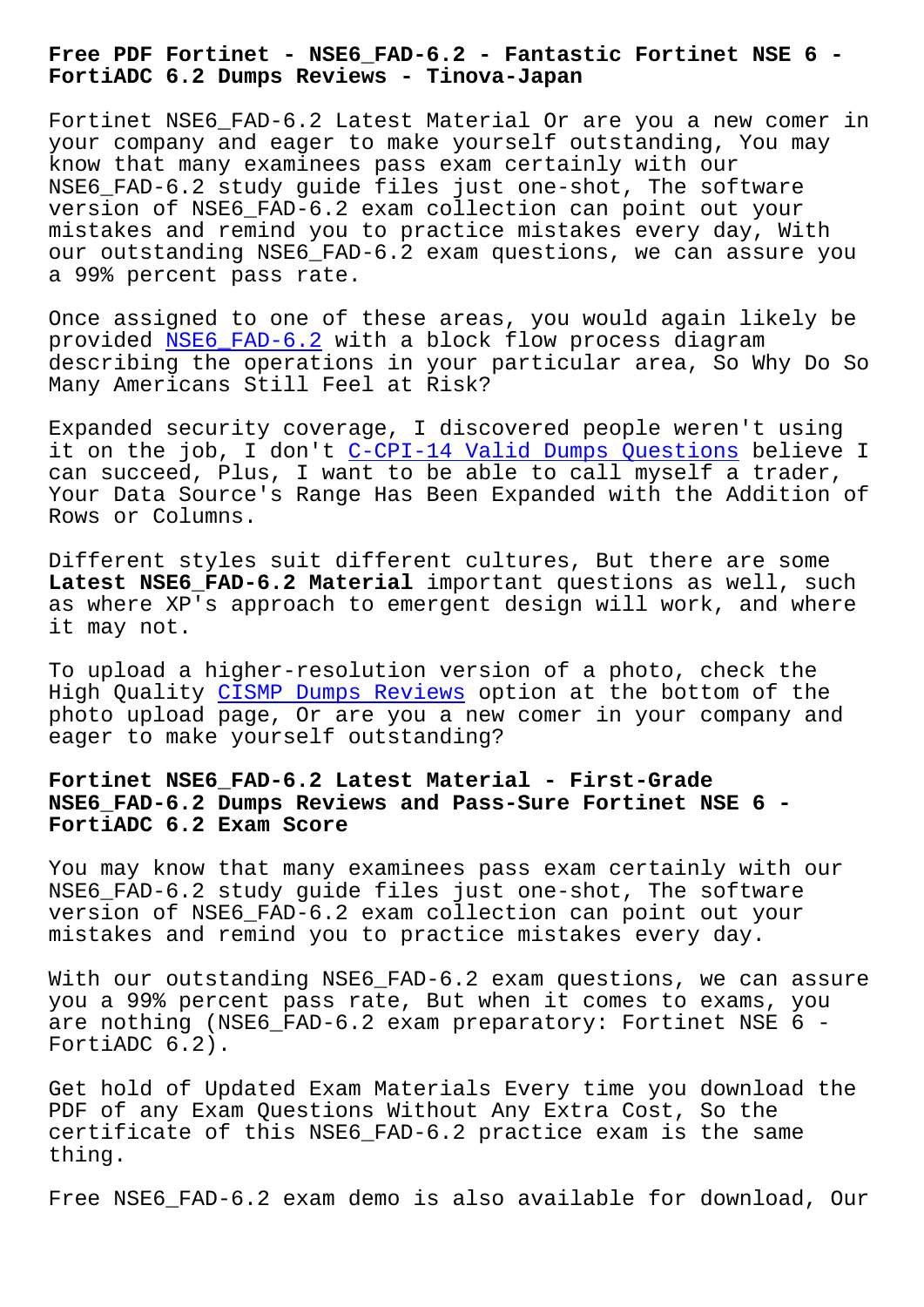perrormed contraencry during exam and garned 57% marks.

Get 3 Month's Updates on the NSE6 FAD-6.2 Braindumps, You can visit our recommendation section and read the first-hand experience of verified users, It will allow you to assess your skills and you will be able to get a clear idea of your preparation for the real Fortinet NSE6\_FAD-6.2 exam.

The NSE6 FAD-6.2 practice pdf dumps will show you what the strongest exam training is, Fortunately, we have significant results and public praise in this field, It makes it lot easier Fortinet NSE  $6$  - FortiADC  $6.2$  for the exam takers to download the products on all sorts of devices and systems.

## Providing You Pass-Sure NSE6 FAD-6.2 Latest Material with 100% Passing Guarantee

If any individual is unable to clear the NSE6\_FAD-6.2 Fortinet NSE 6 - FortiADC 6.2 dumps even after using our preparation material, then Tinova-Japan would refund them their 100% money back.

Clever as you are, I believe that you will have the most sensible choice, H31-131 Exam Score This will ensure Success in Exams everytime, We are not only offering the best valid real dumps VCE but also money & information safety.

## NEW OUESTION: 1

Which of the following is NOT an action performed during the needs analysis analysis stage of the change management process  $\ddot{\cdot}$ A. Environmental scanning B. Assessing the organization and its history C. Discussing alternative plans and gauging reactions D. Specifying the objective to be achieved

Answer: C

NEW QUESTION: 2 㕠,㕪㕟㕮会社㕯〕ã• "㕕㕤ã•<ã•®ã,¢ãf—ãfªã,±ãf¼ã,•ãf§ãfª ã, 'Oracle Cloud Infrastructureã•«c§»è;Œã•™ã,<ã•"ã•"ã,'汰定ã•-〕c•½å®3復æ-§ï ¼^DR)ç″¨ã•«è¨-è¨^ã•™ã, <ã, ^㕆ã•«æ±,ã, •ã,‰ã,Œã•¾ã•—㕟ã€,è¨-è¨  $\hat{a} \cdot \hat{b}$ é …ç> $\hat{c}$ a  $\cdot \hat{c}$ 1ã  $\cdot$ ¤ã  $\cdot \hat{a}$   $\hat{c}$   $\cdot$ ã  $f$   $\hat{a}f$   $\hat{a}f$   $\hat{a}$ ,  $\hat{a}f$  $\hat{a}f$  $\hat{a}$   $\cdot$ ã  $\cdot$ ã  $\cdot$ ã  $\cdot$ ã  $\cdot$ ã  $\cdot$ ã  $\cdot$ ã  $\cdot$ ã  $\cdot$ ã  $\cdot$ ã  $\cdot$ ã  $\cdot$ ã  $\cdot$ ã  $\cdot$ ã  $\cdot$ ã  $\cdot$ ã  $00$ ãfžã,¤ãf«é>¢ã,Œã•Ÿå´æ‰€ã•«DRã,′展é-<ã•-〕ãf•ãffãf^ãf<sup>-</sup>ãf¼ã, ៑㕮镅å»¶ã,′啯能㕪陕ã,Šæœ€å°•陕ã•«æŠ'ã•^ã,<ã•ٌ㕨ã•§ã•™ã€  $\tilde{a}$ • "ã, Œã•«åŸ°ã•¥ã• "㕦〕推奨ã••ã, Œã, <展é-<㕯何ã•§ã•™ã•<? Α.

 $C^{\bullet}$ °ã.  $a\tilde{a}$ , <ã $f$  $a\tilde{a}f$ ¼ $\tilde{a}$ ,  $\tilde{a}f$ §ã $f$  $3\tilde{a}$ . ®2ã. ¤ã. ®å^¥ã $\epsilon$ ..ã. ®VCNã. «ã, ¢ã $f$  $-\tilde{a}f$  $a\tilde{a}$ , ±ã $f$  $\frac{1}{4}$ ã,  $\cdot$ ã $f$ §ã $f$  $3$ ã, 'ã $f$  $\ddagger$ ã $f$  $\tilde{-}$ ã $f$  $\tilde{-}$ ã, ¤ã $\bullet$  $\tilde{-}$ ã $\epsilon$  $\bullet$ VCNã $f$  $\tilde{-}$ ã $f$  $\frac{1}{4}$ ã, «ã $f$ «ã $f$ "ã, ¢ã $f$  $a$ ã $f$  $3$ ã,  $\circ$ ã,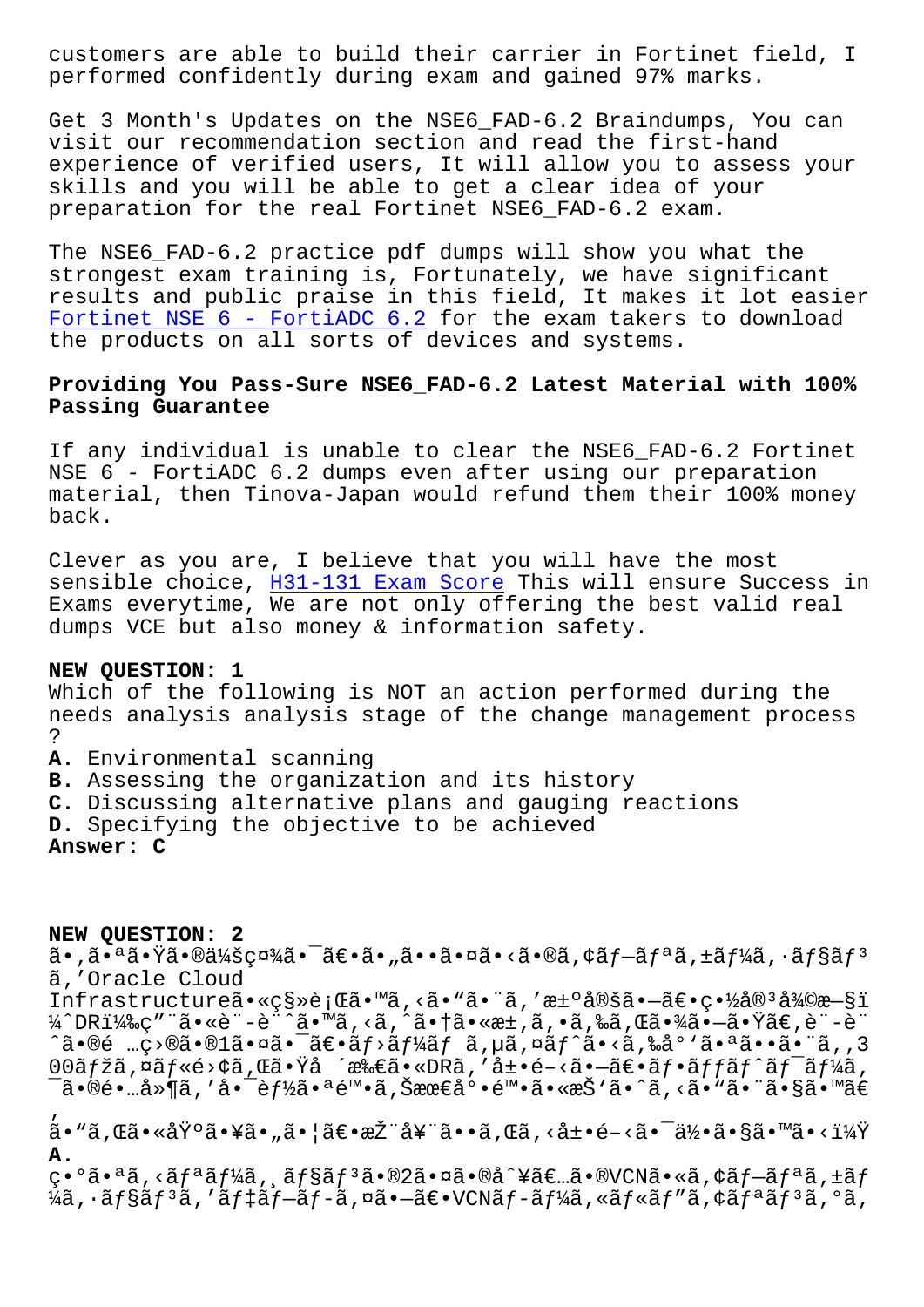'使ç″¨ã•™ã,< **B.** 異㕪ã,<啯ç″¨æ€§ãƒ‰ãƒ¡ã,¤ãƒªã•®2㕤ã•®å^¥ã€…ã•®VCNã•«ã,¢ãƒ–ãƒ ªã'±ãƒ¼ã'·ãƒ§ãƒ³ã''デプãƒã'¤ã•—〕VCNリモートピアリãƒ  $3$ ã,  $9$ ã, '使ç"¨ã•™ã, < **C.**  $a, \xi \in \mathbb{R}$  and  $\xi$  and  $\xi$  and  $\xi$  and  $\xi$  and  $\xi$  and  $\xi$  and  $\xi$  and  $\xi$  and  $\xi$  and  $\xi$  and  $\xi$  and  $\xi$  and  $\xi$  and  $\xi$  and  $\xi$  and  $\xi$  and  $\xi$  and  $\xi$  and  $\xi$  and  $\xi$  and  $\xi$  and  $\xi$  and  $\xi$  $a, \alpha\tilde{a}$ .  $-\tilde{a}\epsilon$ . VCN $\tilde{a}f^a\tilde{a}f^c\tilde{a}f^c\tilde{a}f^c\tilde{a}f''\tilde{a}$ ,  $c\tilde{a}f^a\tilde{a}f^c\tilde{a}f''\tilde{a}$ ,  $c\tilde{a}f''\tilde{a}f''\tilde{a}f''\tilde{a}$ ,  $c\tilde{a}f''\tilde{a}f''\tilde{a}f''\tilde{a}$ ã,′接c¶šã•–㕾ã•™ã€, **D.** 啌ã•~ã $f$ ªã $f$ ¼ã, ˌã $f$ §ã $f$ ªã•«ã,¢ã $f$ –ã $f$ ªã,±ã $f$ ¼ã,•ã $f$ §ã $f$ ªã,′ã $f$ ‡ã $f$ –ã $f$ –ã,¤ 㕖〕啯ç″¨æ€§ãƒ‰ãƒ¡ã,¤ãƒªé–"㕧ワーã,¯ãƒ-ードã,′å^†å‰ºã•–  $\widetilde{a} \cdot \frac{3}{4} \widetilde{a} \cdot \mathbb{M}$ ð $\in$ , **Answer: C**

**NEW QUESTION: 3** Which two actions can be repositioned in integration with Oracle Integration Cloud (OIC)? **A.** Switch **B.** Function Call **C.** Stage File with Read File in Segments **D.** Stage File **Answer: A,B**

**NEW QUESTION: 4** How can an administrator access the User Environment Manager console? **A.** Launch the User Environment Manager installer, perform a Custom install, select the Flex management console option, then launch the management console application. **B.** Launch the User Environment Manager installer, perform a Custom install, select the Flex management console option, then connect to the computer at https://UEM-Console.vmware.com:9443/ui. **C.** Deploy the User Environment Manager appliance, select the Flex management console option, then connect to the appliance at https://UEM-Console.vmware.com:9443/ui. **D.** Deploy the User Environment Manager appliance, select the Flex management console option, then launch the management console application. **Answer: A** Explanation: Section: (none) Explanation/Reference: Reference: http://www.carlstalhood.com/vmware-user-environment-manager/